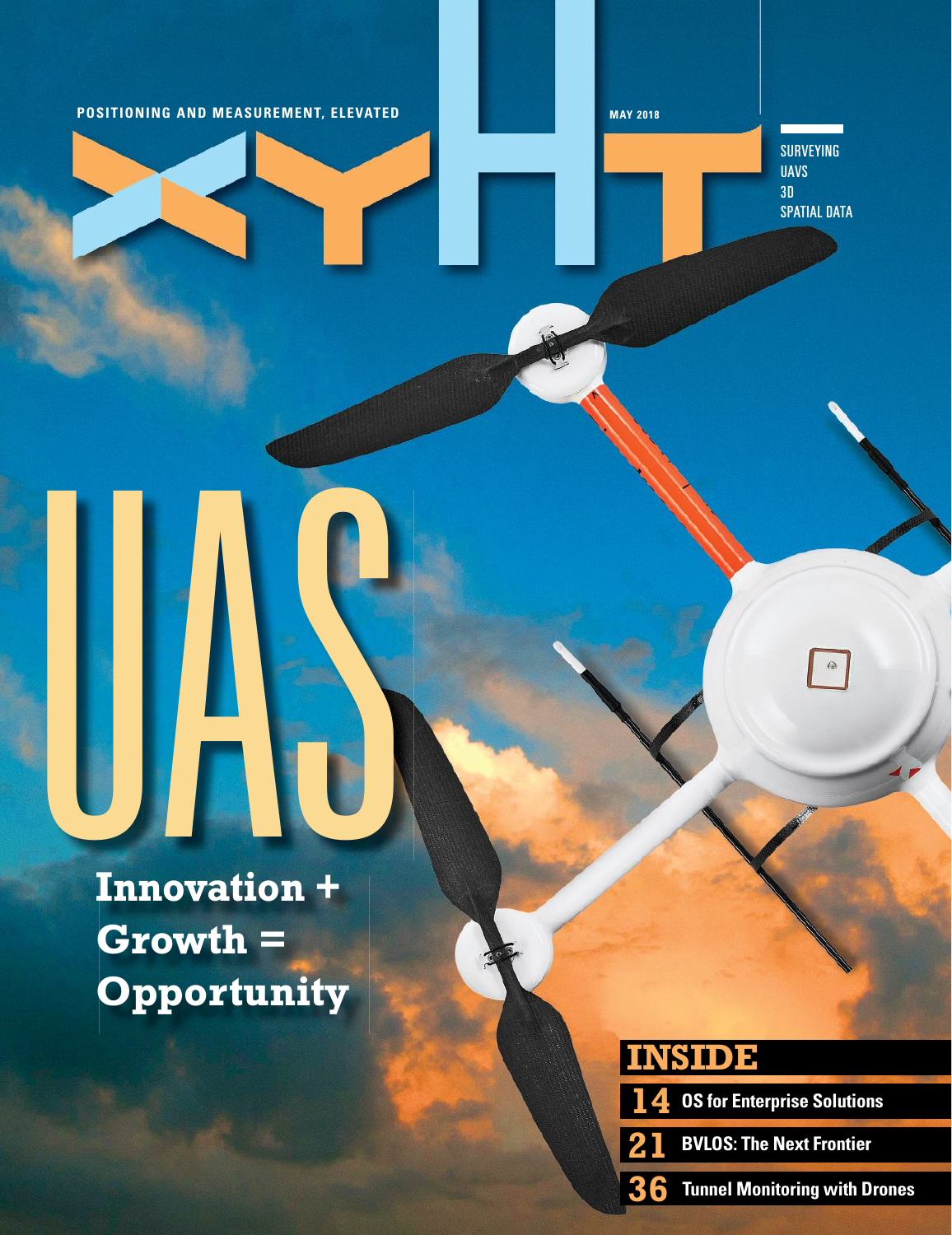## **CD** microdrones<sup>®</sup>

## TIME IS MONEY. SAVE BOTH ON EVERY PROJECT.

Unmanned Aerial Vehicles, UAVs, are a worthy long-term investment for the construction industry, providing efficient data capture, in a manner that is often safer and more convenient than traditional methods.

#### **Here are the top 4 ways a UAV can save your construction business money on your next project.**



**UAVs make land surveying faster.** Rather than having crews out in the field for days, land surveying data collection can be done by a drone in mere hours ultimately saving time and money.

| ை<br>$\overline{H}$ |  |
|---------------------|--|
|                     |  |

#### **Reduce accidents and delays.**

Though it is impossible to avoid every incident during a construction project, drones can access sites, heights and hard to reach places that might be dangerous by foot.



#### **Data can be processed and visualized quickly.**

Video information about a site survey, progress report, inspection or safety check from the field can be shared with the office so your business can act faster than by traditional means and workflows.



### **Monitor multiple projects remotely.**

Grab data without having to deploy a full team to each site. Cut down on travel costs and maximize the valuable time of your personnel.



### Microdrones offers a fully integrated system for your application.

To get in touch with the Microdrones expert nearest you, complete this form: http://lp.microdrones.com/xyht/